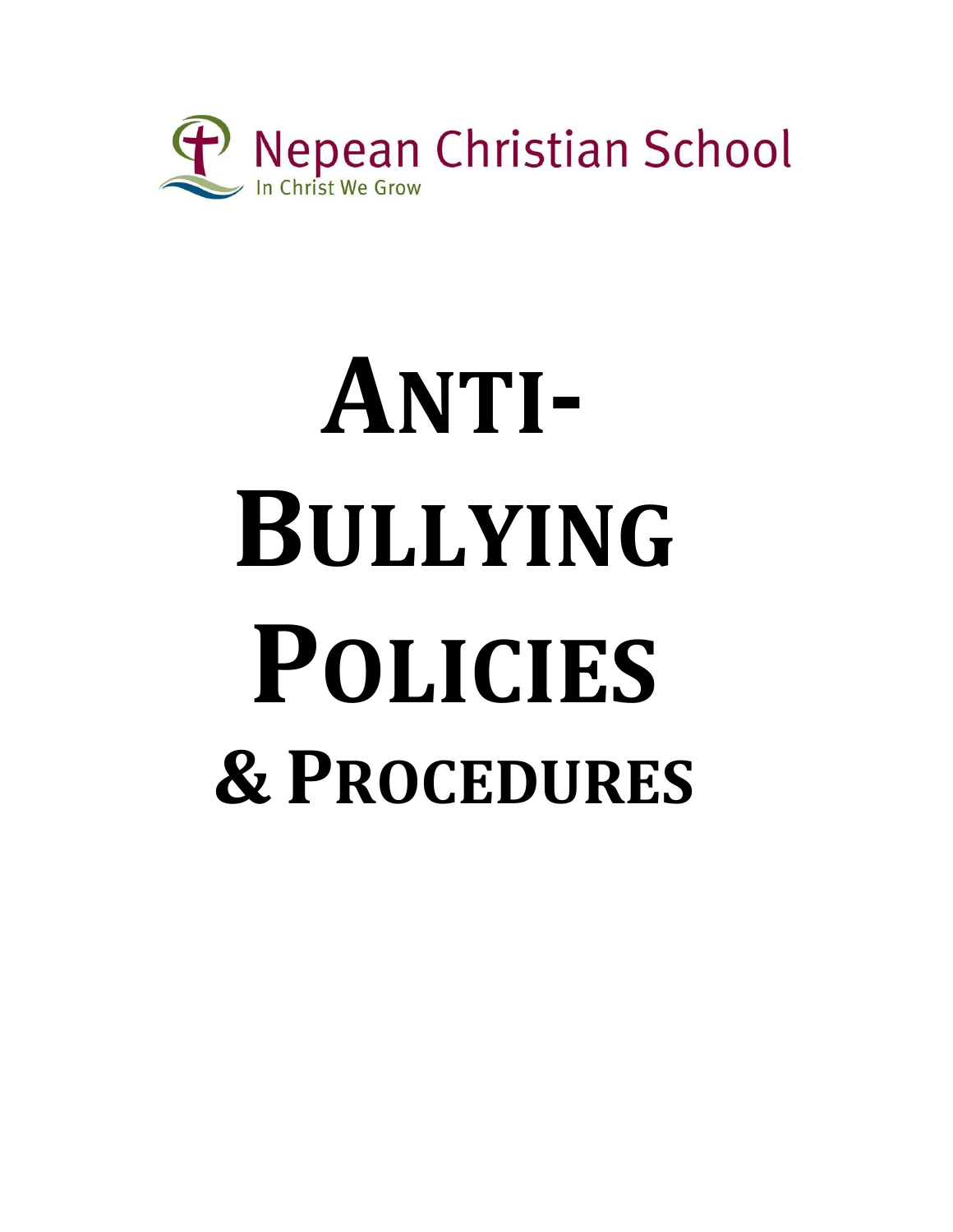| Version          | Author               | Change                                   | Date     |
|------------------|----------------------|------------------------------------------|----------|
| 1.0              | <b>Geoff Wheaton</b> | Creation                                 | 2006     |
| 2.0              | <b>Cameron Nunn</b>  | Revision                                 | 2015     |
| 2.1              | <b>Cameron Nunn</b>  | Addition of Police Youth Liaison details | 3/5/2016 |
| $\overline{2.2}$ | Chris Atwood         | Revision                                 | 7/3/2021 |
|                  |                      |                                          |          |
|                  |                      |                                          |          |

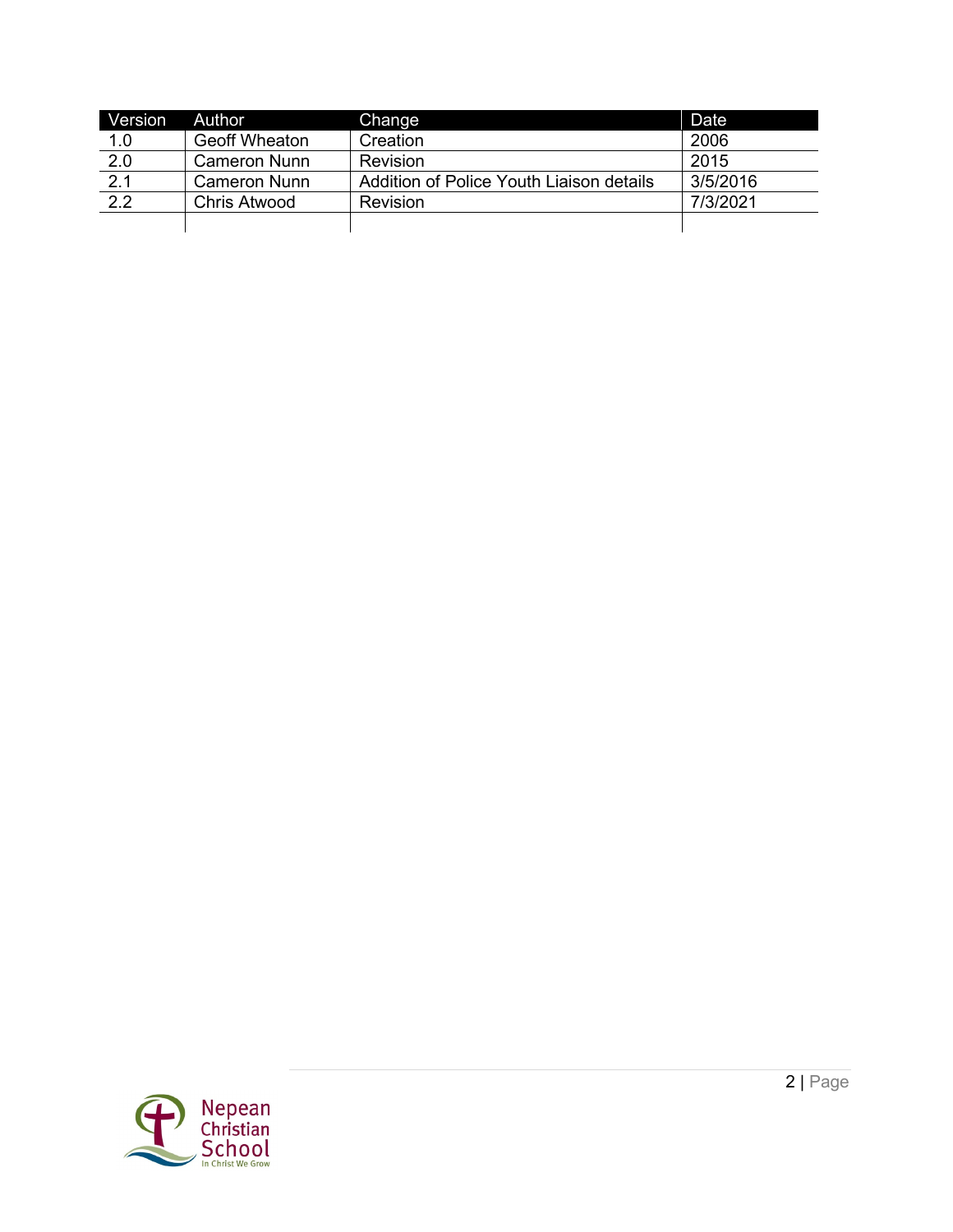# **Intended Use**

This *Anti-bullying Policy* is issued to the school's staff at the commencement of their employment and is available to staff and students via the school's website. The *Anti-bullying Policy* forms directions to staff and student that sets out the school's position about bullying and the steps that the community takes to prevent bullying. It should be read in conjunction with the following policies and procedures:

- *Staff Code of Conduct*
- *Discrimination, Harrassment and Bullying Statement for Employees, Contractors and Volunteers*
- *Student Code of Conduct*
- *Discipline Policy*
- *Duty of Care Statement*
- **Safe and Supportive Environment Statement**

# **EXECUTIVE SUMMARY**

This policy outlines responsibilities of

- The school
- The students
- The parents in preventing and responding to allegations of bullying

It also outlines the steps the school will take in response to allegations of bullying.

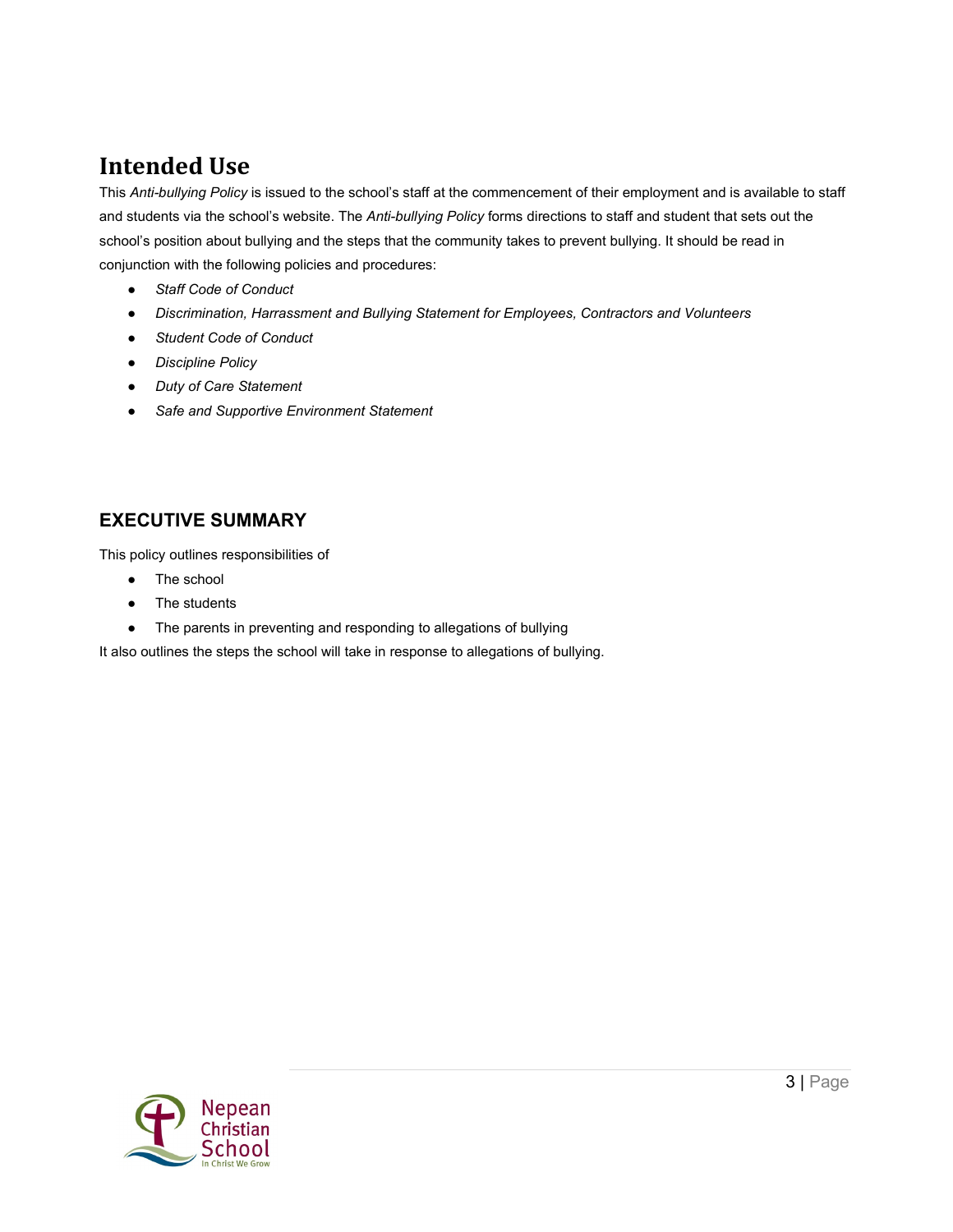## *We believe:*

- 1. God created each person in his own image and infinitely valuable in his sight. The cross is God's declaration of his love for all people.
- 2. Human beings, broke relationship with God and with each other when they turned their backs on God. Bullying is evidence of the brokenness and sin of humanity
- 3. In Christ, God reconciles all things to himself. The death and resurrection not only made a means by which people can be reconciled to God, but in Christ, people are reconciled to each other.
- 4. Bullying contradicts the message of scripture that we have a responsibility to look after the most vulnerable in our community (James 1:27)

# *Therefore we will:*

- 1. Not tolerate bullying and harassment at N.C.S.
- 2. Provide a safe and secure learning environment for our students
- 3. Maintain the principles of the National Safe Schools Framework
- 4. Provide an environment where bullying is reported and with which it is appropriately dealt
- 5. Provide support, encouragement and justice for victims of bullying
- 6. Encourage repentance, restitution and reconciliation from the perpetrators of bullying
- 7. Train staff and students in recognising bullying and implementing strategies to prevent bullying.

#### **PREAMBLE**

School bullying has been recognised as a serious problem in schools in Australia. In addition, bullying is becoming an increasingly important public policy issue, following concern about the negative effects of bullying on pupils' academic attainment and emotional well-being. The duty of a school extends to reasonably protecting a student from the reasonably foreseeable conduct of other students or strangers and from the student's own conduct.

Schools have been held liable for injuries sustained to students as a result of bullying, where the school was aware of the bullying and failed to take reasonable or adequate steps to prevent or eliminate the bullying. As the problem of bullying is now well recognised, all schools are expected to:

- a) have policies and procedures in place to deal with bullying; and
- b) take all reasonable steps to ensure that these policies are put into practice

Furthermore, a school may be found to have breached its duty of care if these policies and practices are not implemented, understood and carried out by students and staff.

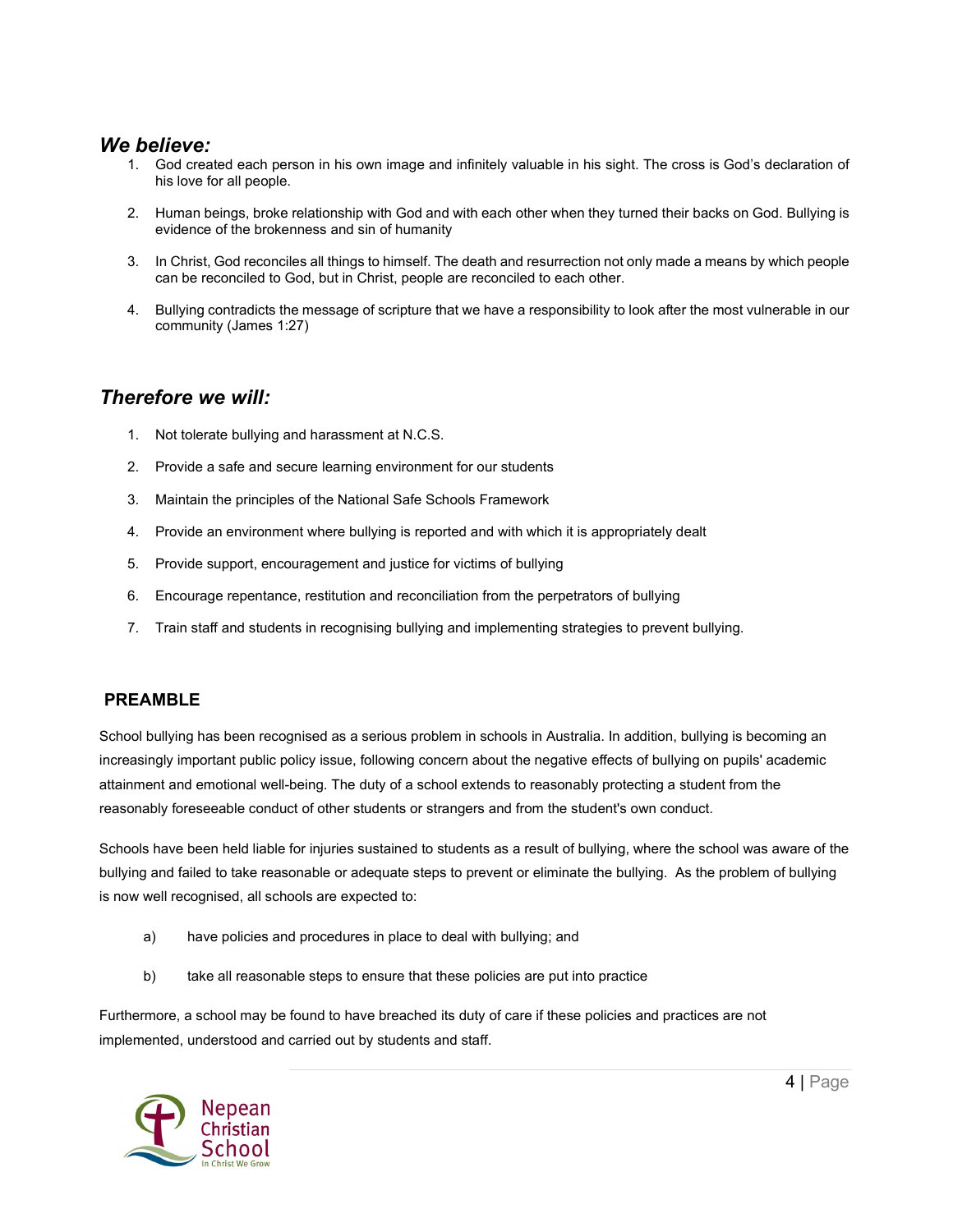#### **WHAT IS BULLYING**

Bullying is repeated, unreasonable behaviour directed toward a staff member, student, or group that may cause harm, including risks to health and safety. Unreasonable behaviour means behaviour that a reasonable person having regard to all the circumstances would expect to humiliate, intimidate or threaten another person. Such behaviour can include an individual's or group's actions or practices which humiliate, intimidate or threaten another person. Bullying may also amount to unlawful discrimination or harassment.

#### **WHAT ARE EXAMPLES OF BULLYING?**

The following types of behaviour, particularly if directed towards an individual repeatedly, may amount to bullying:

- demeaning language;
- threats;
- verbal abuse;
- outbursts of aggression;
- physical or verbal intimidation;
- excluding, isolating and ganging up.

Normal school discipline or a representative of the school making reasonable behavioural demands for compliance, do not constitute bullying.

#### **RESPONSIBILITIES OF THE SCHOOL**

The school has a responsibility to prevent bullying and to appropriately respond to all allegations of bullying. Therefore we will:

- Actively affirm the right of all school community members to feel and be safe and supported at school
- Engage the whole school community in anti-bullying strategies that promote kindness, compassion, respect, generosity of spirit and cooperation
- Ensure that members of the community are aware of their roles and responsibilities as outlined in the *Safe and Supportive Environment Statement*
- Train staff in how to develop, promote and maintain a safe and supportive school environment
- Treat all allegations of bullying seriously and respond in accordance with this policy
- Act with both justice and compassion toward the victim
- Seek to bring about resolution for both the victim and the perpetrator
- Take whatever disciplinary action the school deems necessary to bring about resolution.

## **RESPONSIBILITIES OF THE STUDENTS**

Students are expected to:

- Care for one another as befitting a Christian community.
- Report all incidents of bullying to the Head of School or Deputy Principal, even if they are not directly involved. Bullying is everyone's concern.